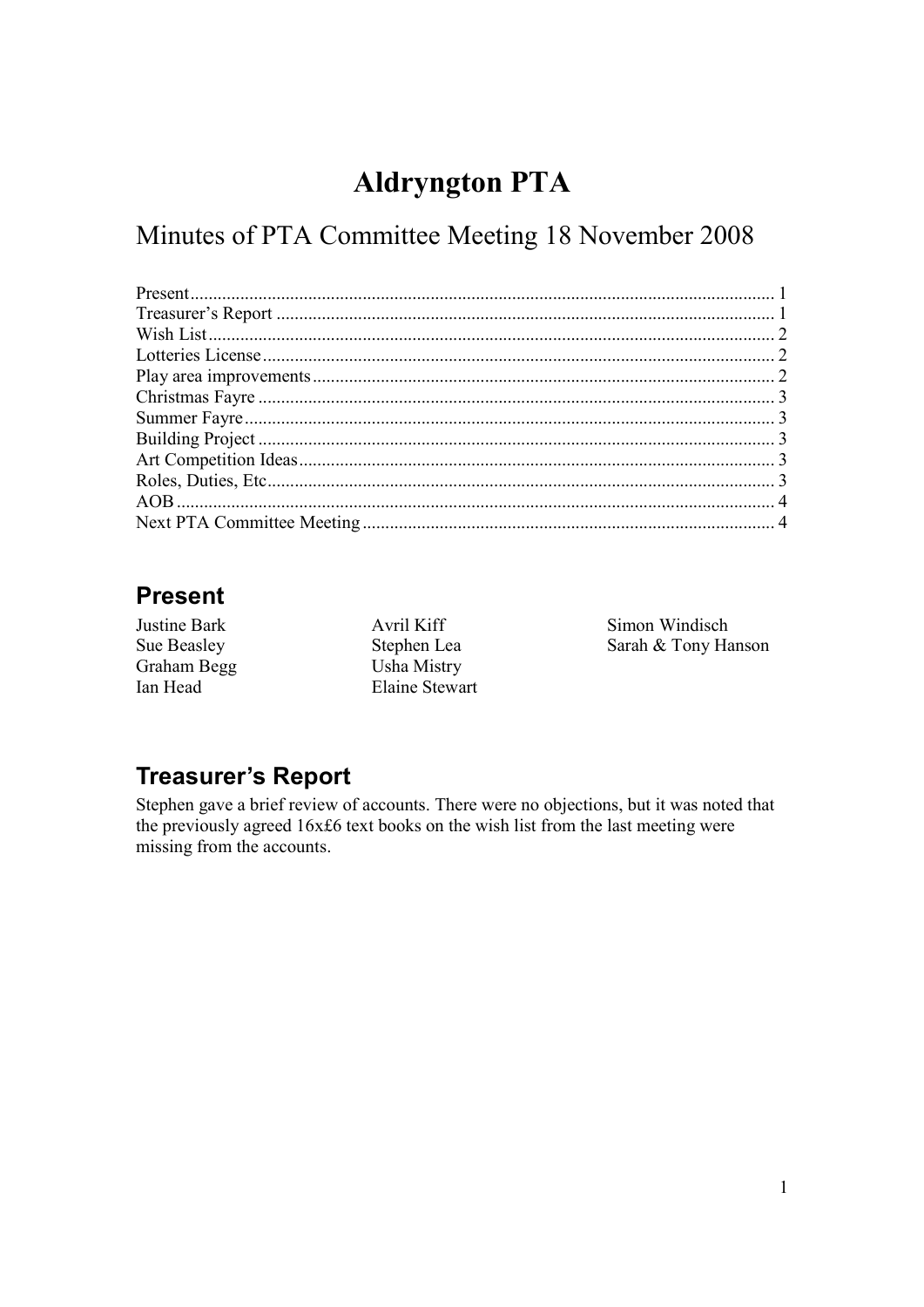## **Wish List**

Elaine and Avril asked for the following: **Lower school** 

- Indoor wooden garage  $\omega$  £60
- Dressing up clothes  $\omega$  £50

**Middle school** 

• New classroom blinds

**Upper school** 

- Digital cameras x  $3$   $\omega$  £65
- Group readers  $\omega$  £80
- WW2 and ancient Egyptian history text books  $\omega$  £127
- Laptops designed for children  $\omega$  £300 each

All items agreed except laptops which will be reviewed at the next meeting.

## **Lotteries License**

Graham reviewed existing arrangement which expires at the end of the year. It was agreed to name Elaine as the new license holder and renew the license for  $£20 + extra$ £10.50 charge for name change.

## **Play area improvements**

Ian will get pricing on new equipment (expected to be approx £1000) and send e-mail.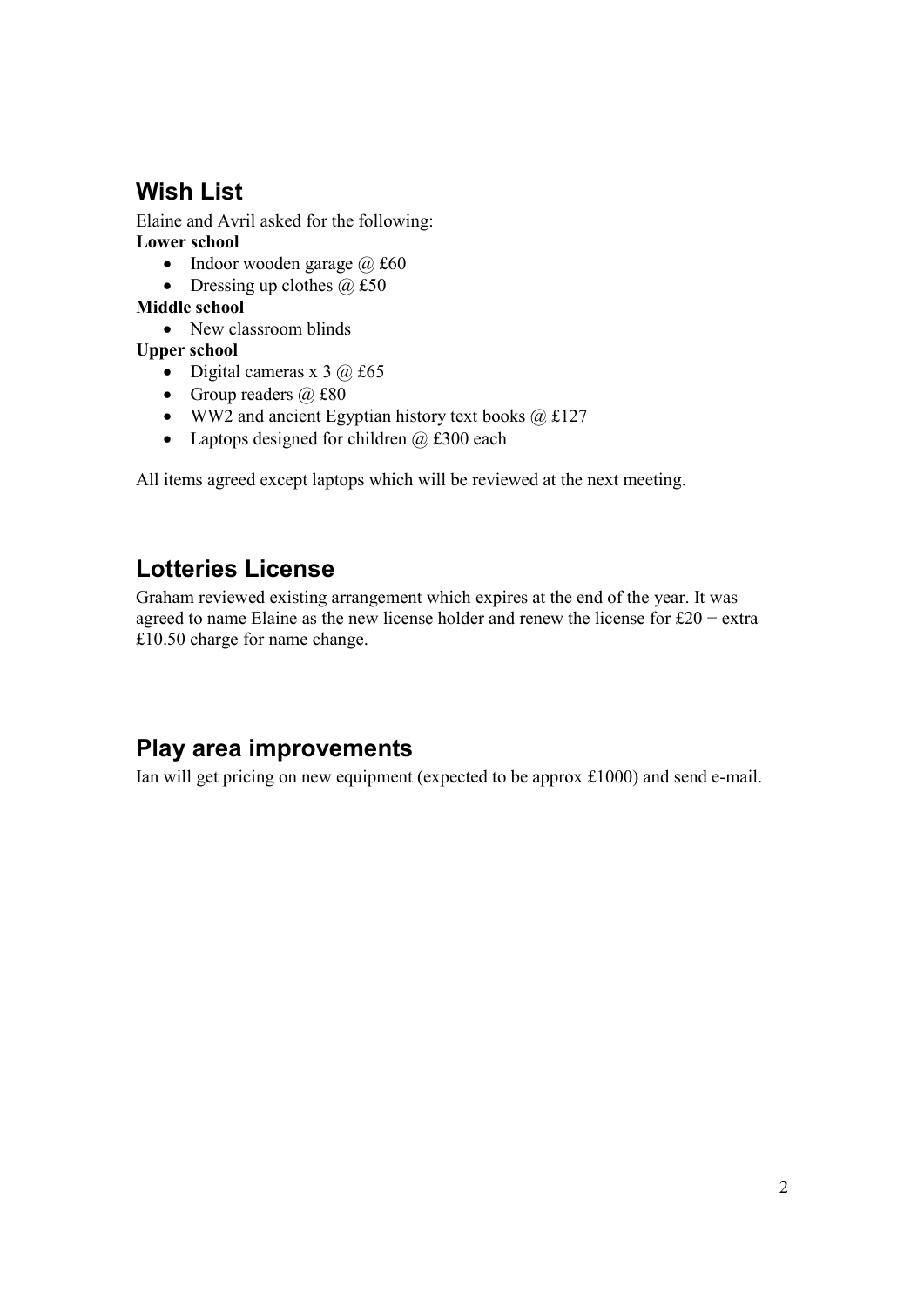## **Christmas Fayre**

Sue gave an account of the plans so far. All on course but need volunteers to sign up.

- Bottle tombola idea ticket only the good bottles e.g. on the 10s or 50s, leave the rest as other prizes for customers to choose. Saves having to mark up every bottle.
- Some Year 9 and 10s want to help as part of their project work. Sue will find something for them do, including setting up and running a stall.
- Sue has ordered candles, shower gels, etc to be displayed on 3 tables at 50p, £1 and £1.50.
- Alison T still OK to do craft room.
- Refreshments can be done in the kitchens but we cannot use the ovens. However, we can still use the portable cooker for mulled wine. Someone will need to bring in a microwave for other cooking jobs.
- Avril suggested signposts to be made up Elaine will organize via Year 6s. Also, School Council PTA reps to create a program with map and word search.
- Avril suggested 'letter to Santa' idea  $\omega$  e.g. 50p to cover cost of stamp. Don't know if that's going ahead?
- It was suggested that a mop and bucket is kept handy in the hall.
- Ian requires a list of stalls with pricing a week before the fayre.
- Instant raffles will be handled by Vic. Justine to make up 6 boxes for tickets.

## **Summer Fayre**

Sue showed some info on a visiting theatre. All agreed they looked promising but we need more details, e.g. are they available on the date, how long is each performance, etc.

## **Building Project**

Might be starting in early January. Fund raising ideas to concentrate on a specific area, e.g. fitting out the new library, rather than the building work itself. More info will go out in the newsletter.

## **Art Competition Ideas**

Ran out of time – will come back to this at next meeting.

## **Roles, Duties, Etc**

Graham showed basic template ideas and will follow up with more details at next meeting. Usha kindly submitted details for the cake sales role, these will be used for the first document.